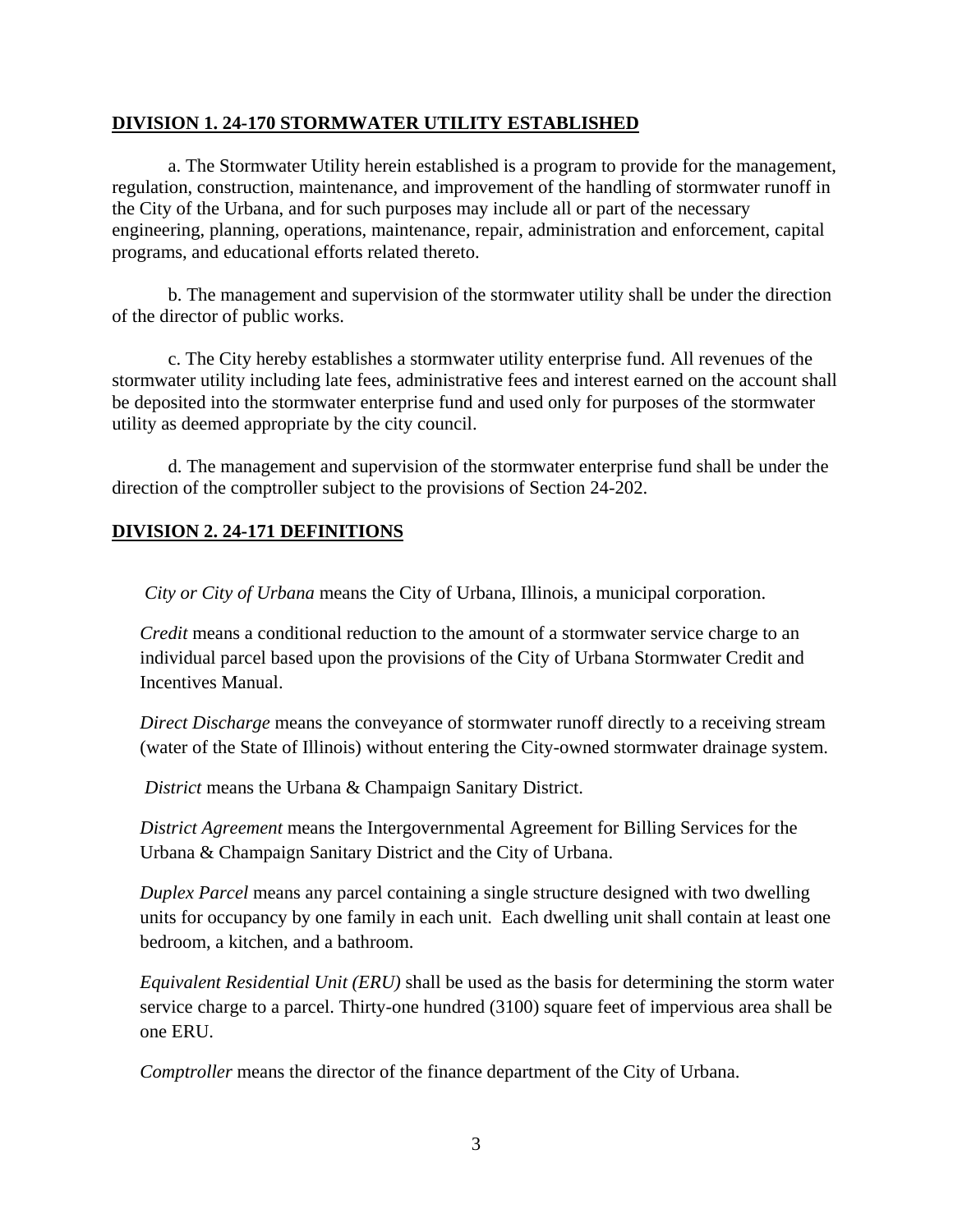*Gross Area* means the entire area of a parcel, including both the impervious and pervious areas.

*Impervious Area or Impervious Surface* means those areas that prevent or impede the infiltration of storm water into the soil. Common impervious areas include, but are not limited to, rooftops, sidewalks, walkways, patio areas, driveways, parking lots, storage areas, compacted aggregate and awnings.

*Incentive* means a onetime disbursement that fully or partially compensates a parcel owner for partnering with the city to achieve a stormwater management objective based on the provisions of the City of Urbana Credit and Incentives Manual.

*Parcel* means any designated lot, tract, or area of land, established by a plat or other legal means and to be used, developed or built upon as a unit which is partially or wholly inside the corporate limits of the City of Urbana.

*Single Family Residential (SFR)* means developed land containing one dwelling structure which contains one or more bedrooms, with a bathroom and kitchen facilities, designed for occupancy by one family. SFR units may include houses, manufactured homes, and mobile homes located on one or more individual lots or parcels of land.

*Stormwater Enterprise Fund* sometimes called, or titled, or stated stormwater enterprise utility fund, means the dedicated fund to support the stormwater utility created herein.

*Stormwater System* shall mean a conveyance or system of conveyances and include sewers, storm drains, curbs, gutters, ditches, swales, retention and/or detention ponds or basins, dams, manmade channels or storm drains, and flood control facilities and appurtenances thereof which is designed or used for the collection, control, transportation, treatment or discharge of stormwater.

## **Sec. 24-172. - Stormwater utility fee rate structure/responsibility for payment.**

- (a) A stormwater utility fee is hereby created to generate revenue to fund the city's stormwater utility. The revenue generated by the fee will be obligated exclusively to the stormwater utility enterprise fund.
- (b) The stormwater utility fee shall be distributed among the parcels in the city based on the amount of impervious area on each parcel.
- (c) The owner of each parcel of real property that is wholly or partially located within the corporate limits of the city shall be responsible for the payment of any stormwater utility fee assessed against said parcel.
- (d) The stormwater utility fee billing unit for all parcels shall be based on the mean level of imperviousness on single family residential parcels. This billing unit is known as an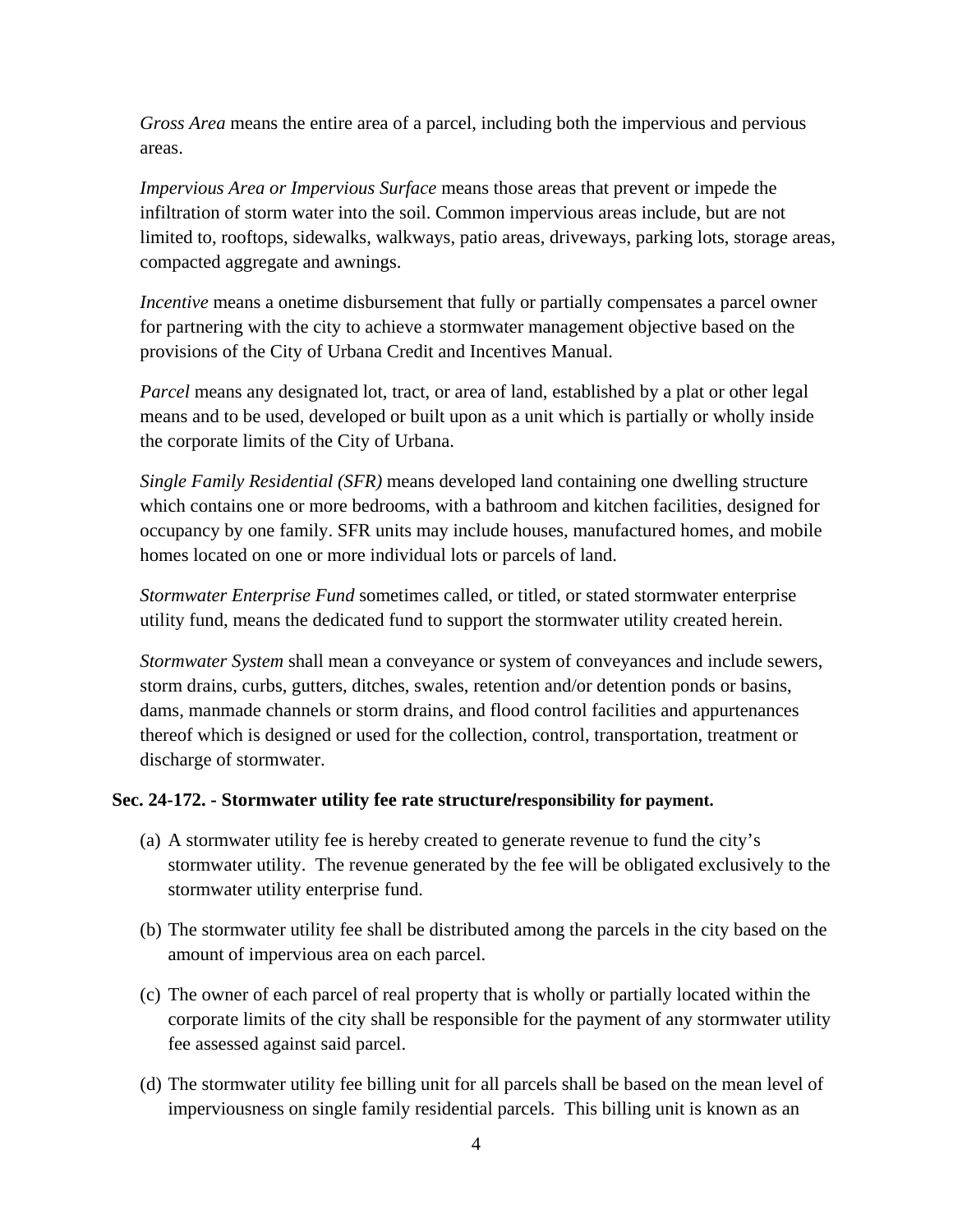"Equivalent Residential Unit" or "ERU" and has been determined to be 3,100 square feet of impervious surface in the City of Urbana.

- (a) The minimum stormwater utility fee charged for any parcel in the city shall be one half (0.5) of an ERU.
- (b) Single family residential and duplex parcels shall be billed one (1.0) ERU each.
- (c) All other parcels in the city shall be billed based on the measured number of ERUs on the parcel. Fractional ERUs shall be rounded to the nearest tenth (0.1) of an ERU. For example, 10,000 square feet of impervious area represents 3.226 ERUs and would be rounded to 3.2 ERUs for billing purposes.
- (d) Fees to qualifying parcels may be adjusted if stormwater utility fee credits are approved by the city for on-site stormwater management (see Sec. 24-175).

# **Sec. 24-173. - Stormwater utility fee applicability.**

- (a) The stormwater utility fee shall be charged to all parcels in, or partially in, the city.
- (b) The stormwater utility fee shall not be charged to streets and sidewalks that are inside the public right-of-way or that are part of a street system that is privately owned, but are the functionally equivalent of a public street or those owned or controlled by the University of Illinois.
- (c) Parcels that are annexed into the city after the stormwater utility becomes operational shall be subject to the fee upon completion by the public works department of the applicable calculations of the amount of impervious surface on the parcels in question.

# **Sec. 24-174. - Stormwater utility rate.**

- (a) The initial stormwater utility fee rate per ERU, per month, shall be as set forth in Section 14-7 of the Urbana City Code and effective as to each such parcel starting with bills generated on or after such parcels become subject to this ordinance.
- (b) The comptroller shall review the stormwater utility fund and make rate recommendations to the city council annually thereafter. The city council shall review the recommendations and may adjust the stormwater utility fee rates accordingly.

# **Sec. 24-175. - Stormwater utility fee credits.**

**City of Urbana Stormwater Credit and Incentive Manual.** The director of public works is hereby authorized to develop and publish a Stormwater Credit and Incentive Manual for purposes of establishing a program of incentives and credits that will reduce the stormwater utility fee that particular property owners will be required to pay, to promote efforts by said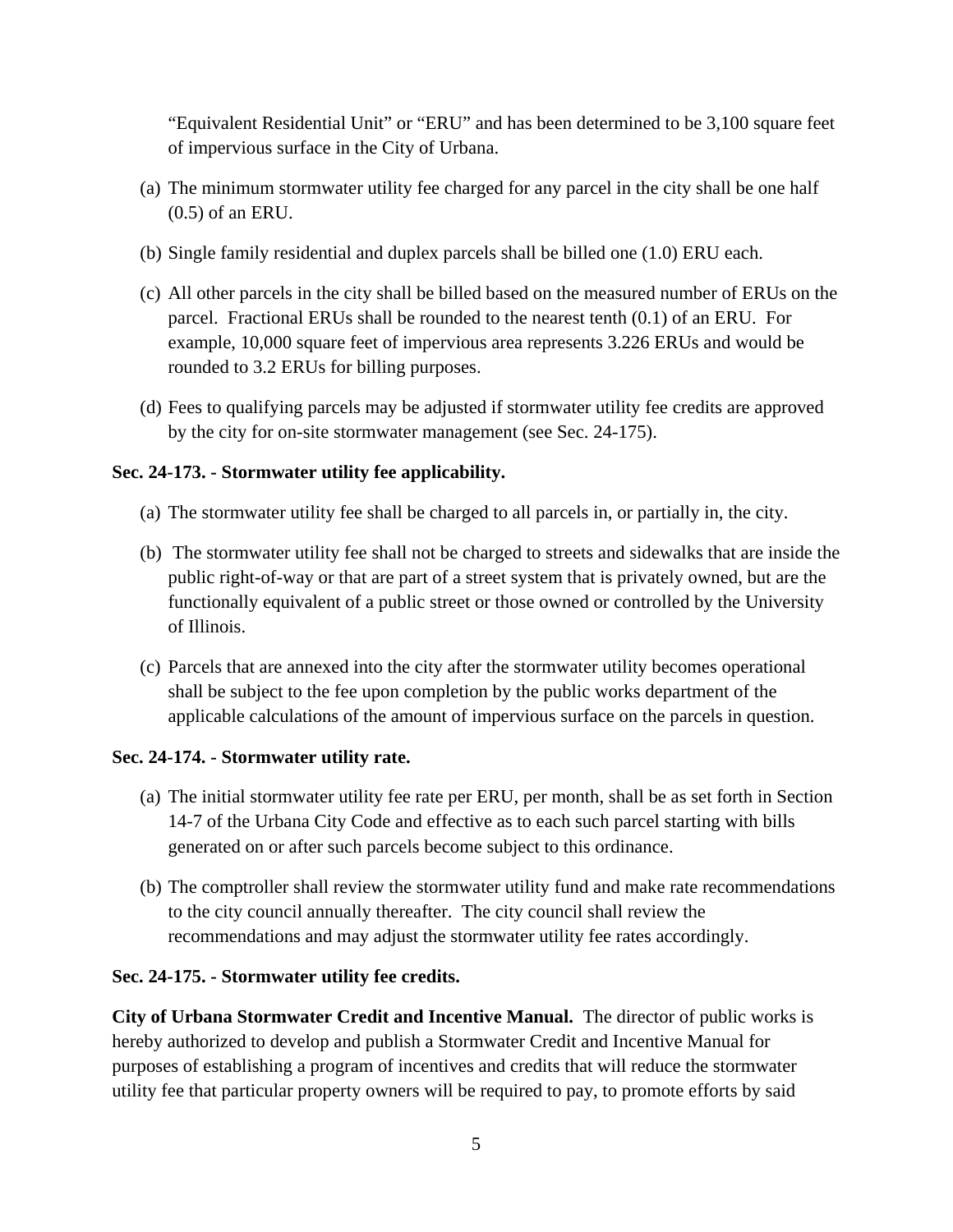property owners to mitigate the effects of stormwater on the city's stormwater system and facilities. The Stormwater Credit and Incentive Manual shall not go into effect until fifteen days after a copy of the Manual has been provided to the city council.

## **Secs. 24-176 – 24-177. - Reserved.**

## **DIVISION 3. BILLING**

## **Sec. 24-178. - Agreement for billing with the Urbana & Champaign Sanitary District.**

- (a) The city comptroller is hereby authorized to enter into an Intergovernmental Agreement ("Billing Agreement") with the Urbana & Champaign Sanitary District ("District") for the District to bill for the city's stormwater utility fee to parcel owners in the city, subject to the city council's approval of the initial terms and conditions of such an agreement. Said agreement shall, at a minimum, provide the following. (i) A schedule for forwarding the proceeds from the billing to the city; (ii) A financial penalty for delinquent payment of the fee; (iii) A reasonable system for the collection of said fee.
- (b) The city comptroller is authorized to execute addenda or amendments to any Billing Agreement for collection of the stormwater utility fee which has been previously approved by the city council for the purpose of making the billing arrangements contained in the Agreement more efficient or for the purpose of adjusting the fees paid by the city to the District without prior city council approval, provided that a copy of the proposed addenda or amendments shall be provided to the city council at least fifteen (15) days prior to execution of said addenda or amendment.
- (c) To the extent that any provision of this Division is inconsistent with the terms of the Billing Agreement, then the provisions of this Division shall not be effective or controlling while the Billing Agreement is in effect.
- (d) To the extent the procedures adopted of the District contradict the provisions of this Division, the procedures in the Agreement shall apply while the Agreement is in force and effect.

## **Sec. 24-179. - Collection of Stormwater Utility Fees by the City.**

If the city is unable to enter into an agreement with the District for the collection of the Stormwater Utility Fee, or the agreement with the District for the collection of said fee is terminated for any reason, then the city comptroller shall have the authority to formulate and implement written procedures for collection of said fee by the city, provided that the city comptroller shall provide the city council with a copy of any proposed procedures at least fifteen (15) days prior to the time said procedures are to go into effect.

## **Sec. 24-180. – Billing.**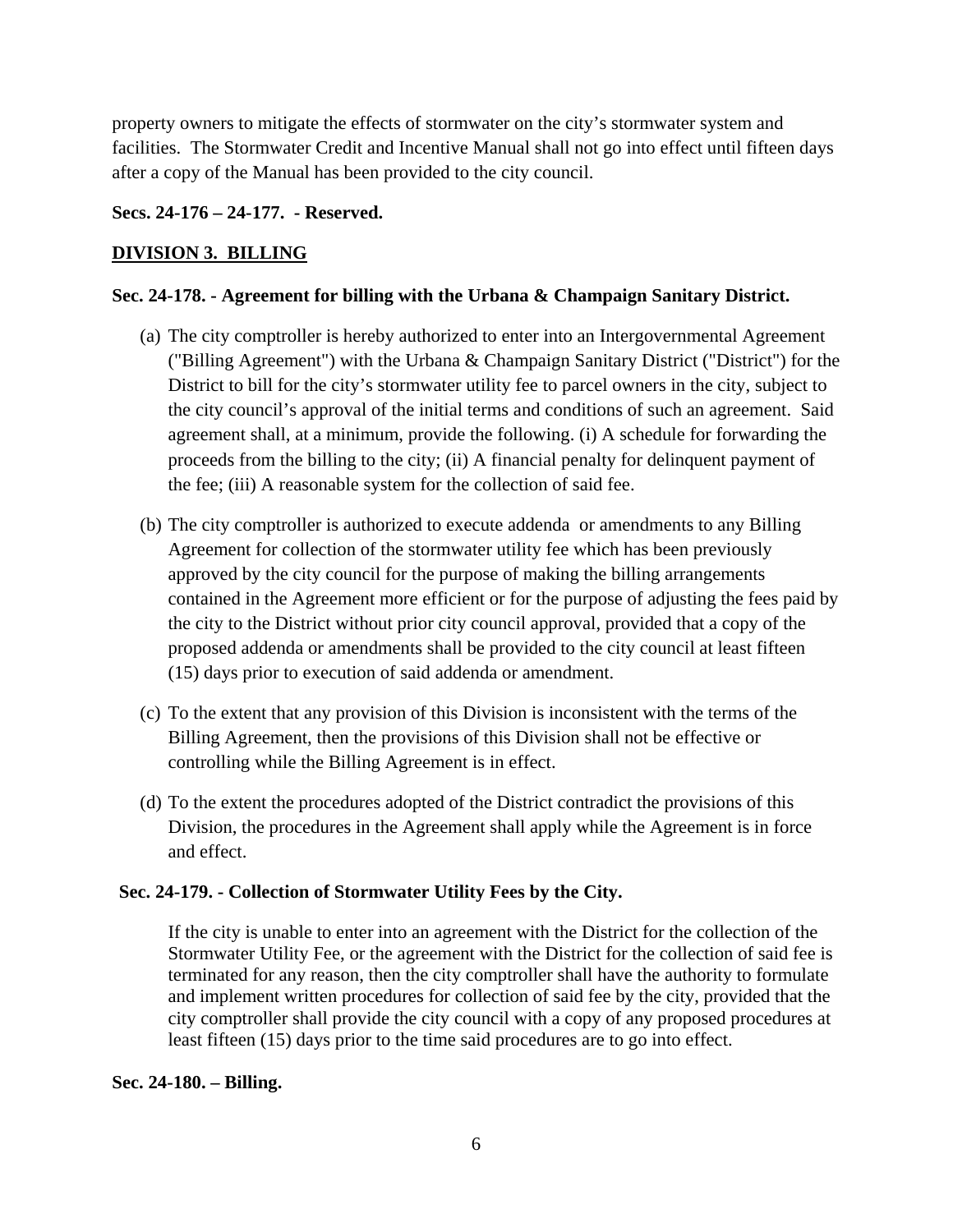(a) The monthly stormwater utility fee for all parcels shall be based on the number of ERUs as determined in Sec. 24-172 and the current monthly stormwater utility rate. The fee may be adjusted by previously approved stormwater utility fee credits (Sec. 24-175).

 (b) The stormwater utility fee for any parcel will remain constant from month to month unless one of the following changes occurs:

- (1) A physical modification to the parcel that changes its level of imperviousness;
- (2) A credit for on-site stormwater management is either awarded or revoked;
- (3) The stormwater utility fee rate is changed by the city council per the Schedule of Fees (Chapter 14); or
- (4) Any other billing adjustment as described in Sec. 24-194 24-195 is applied to the account.

(c) The new fee will be assessed on all bills processed on or after the effective date of the fee or new fee.

#### **Sec. 24-181. Liens.**

 (a) Whenever the stormwater utility fee for a parcel becomes delinquent as set forth in the collection process implemented by the Urbana & Champaign Sanitary District or the comptroller in accordance with this Article, the delinquent fee together with the outstanding penalties shall become and constitute a lien upon the parcel.

 (b) Statements rendered for such delinquent stormwater utility fee shall be deemed notice of the lien to the owner of the property if such statement is mailed to the owner of the parcel as shown in the records of the supervisory of assessments by first class mail. No additional notice of lien is required to be sent to the owner nor is a copy of the claim of lien required to be sent to the owner.

#### **Sec. 24-182. - Contents of lien claim.**

The claim of lien for delinquent stormwater utility fee shall be made in the form of a sworn statement by the comptroller setting forth the following information:

- (a) A description of the parcel, sufficient for identification;
- (b) The amount or amounts of money due including outstanding penalties and interest charges;
- (c) The date or dates when such amount or amounts became delinquent; and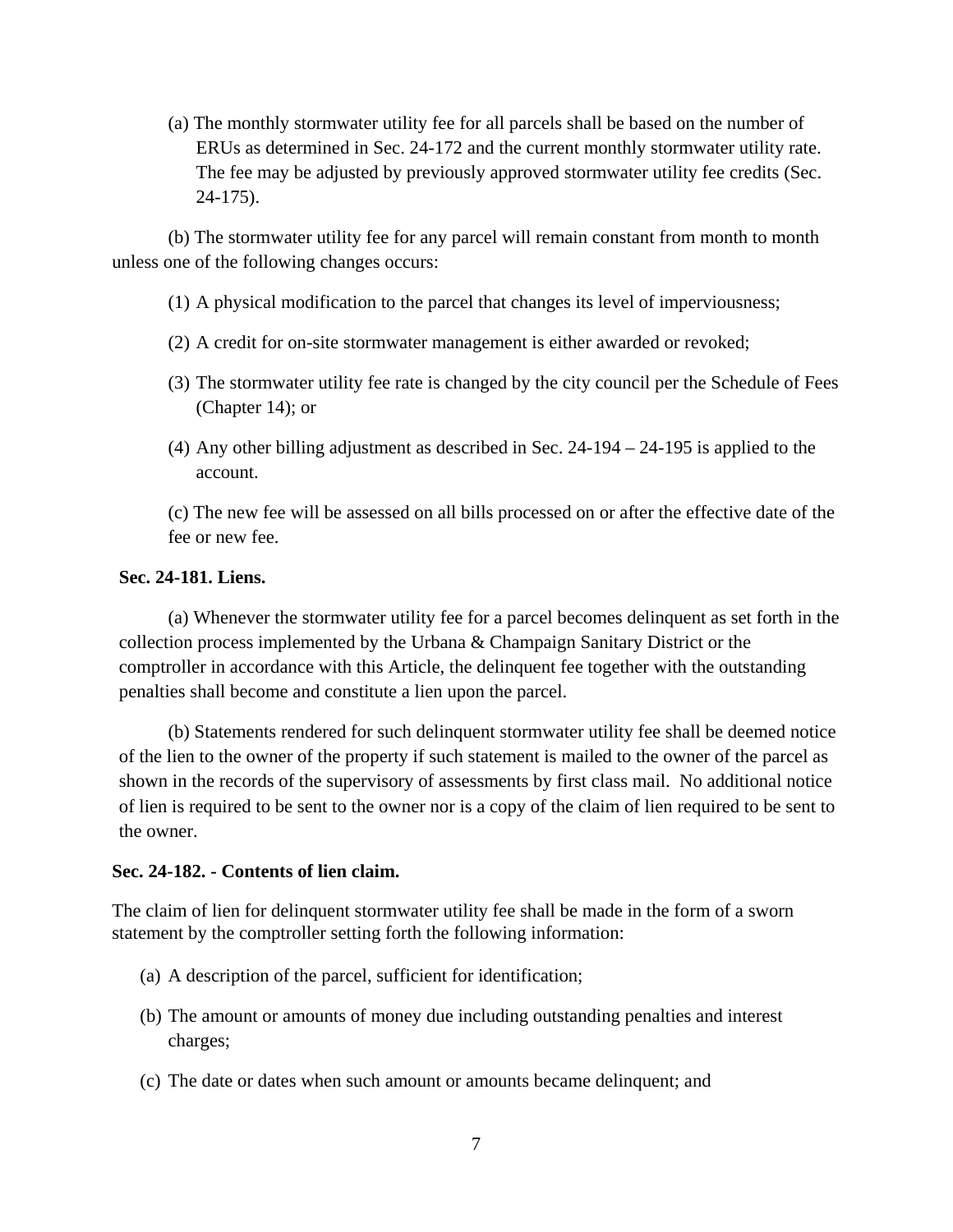- (d) The owner of record of the parcel as disclosed by the records of the supervisor of assessments within ninety (90) days before the last statement date.
- (e) Said claim shall be recorded in the Office of the Recorder for Champaign County.

## **Sec. 24-183. - Additional lien charge.**

In all cases where the stormwater utility fee has become delinquent and the city elects to file a claim for lien as set forth in this article, there shall be added to the amount due prior to recording, in addition to other charges and penalties then due, such charges and expenses as are necessary and required to verify the legal description of the parcel and ownership information and to prepare and record the claim of lien and release the claim for lien. Such additional charge shall be included in the amount claimed due by the lien claim. The amount of the additional charge shall be established by rule or regulation of the comptroller.

## **Sec. 24-184. - Other remedies.**

In addition to the recording of a lien:

 (a) the city may seek payment of delinquent stormwater utility fees and penalties by filing a suit to collect in court, or

 (b) the city may file a complaint charging a violation of this ordinance. Any taxpayer found guilty of violating, disobeying, omitting, neglecting or refusing to comply with any of the provisions of this division shall, upon conviction thereof, be fined not less than one hundred dollars (\$100.00) nor more than five hundred dollars (\$500.00) for each violation.

# **Secs. 24-185 - 24-193. – Reserved.**

## **DIVISION 4. ADJUSTMENTS**

## **Sec. 24-194. - Adjustments to stormwater bills.**

A parcel's stormwater utility rate and/or computed number of ERUs may be adjusted by the director of public works to an amount which more properly represents the impervious surfaces on a parcel. This may be done upon presentation by the parcel owner of factual evidence which, in the director's sole discretion, establishes that the impervious area used to determine the parcel's stormwater utility tier or the computed number of ERUs was incorrect.

## **Sec. 24-195. - Responsibility for initiating adjustment process.**

The owner of the parcel is responsible for initiating any review of the impervious area computation for a parcel and presenting factual evidence in support of a change in the impervious area if the owner wishes to have the parcel's stormwater utility rate or computed number of ERUs adjusted.

## **Secs. 24-196 - 24-201. – Reserved.**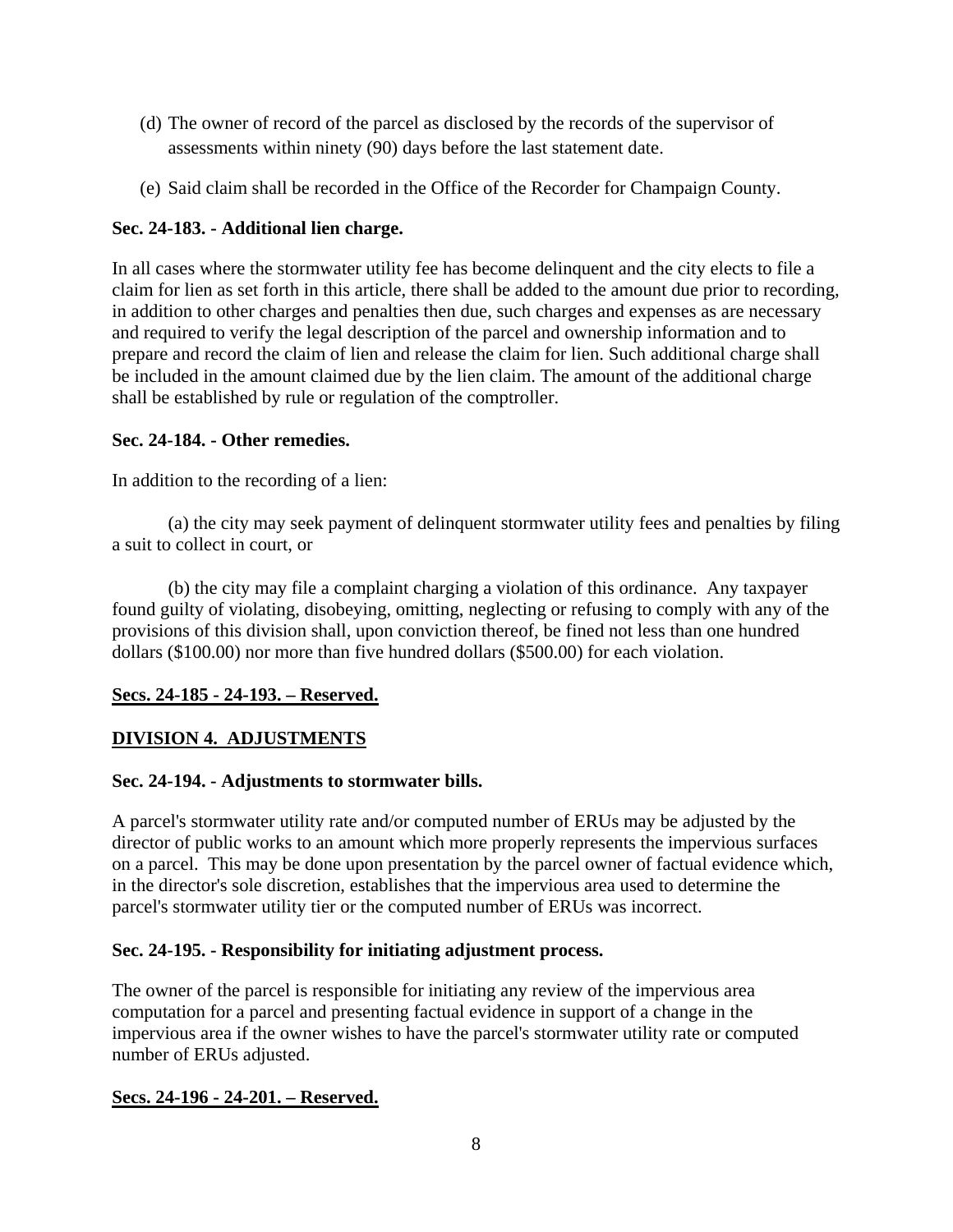# **DIVISION 5. UTILITY ADMINISTRATION**

## **Sec. 24-202. - Accounts.**

Which costs and expenses shall be charged to and paid from the Stormwater Utility Fund shall be determined by the director of public works.

The comptroller shall establish a proper system of accounts and shall keep proper books, records and accounts in which complete and correct entries shall be made of all transactions relative to the Stormwater Utility Fund. An annual audit by an independent audit firm will be procured. In addition to the financial statements, the statistical section of the Comprehensive Annual Financial Report shall also reflect the revenues and operating expenses of the stormwater fund. The financial information to be shown in the audit report shall include the following:

- 1) Billing data to show total number of billing units per fiscal year.
- 2) Debt service for the next succeeding fiscal year.
- 3) Number of stormwater utility ratepayers.

## **Sec. 24-203. - Access to records.**

The city shall allow any relevant agency of the state of Illinois or its authorized representative to have access to any applicable books, documents, paper and records of the stormwater utility fee for the purpose of making audit, examination, excerpts and transcriptions thereof to ensure compliance with the terms of loan agreements and rules of any state loans.

# **Sec. 24-204. - Appeals.**

The method for determination of stormwater utility fee in Section 24-172 shall be made available to a user within fifteen (15) days of receipt of a written request by the parcel owner. Any discrepancy over the method used or in the computations thereof shall be remedied by the director of public works or his designee within thirty (30) days after notification of a formal written appeal outlining the discrepancies. The appeals process is structured as follows:

- (a) The parcel owner files an appeal requesting reconsideration of the fees charged to the owner's parcel. The appeal shall be provided in the form required by city and factual evidence in support of the adjustment must be provided.
- (b) The initial appeal of a fee determination will be reviewed by department of public works staff. Upon completion of this review a recommendation will be made to the director of public works regarding the resolution of the appeal. The written response to the parcel owner will be mailed within thirty (30) days of receipt.
- (c) If a second appeal of the determination is requested the request will be heard and a decision will be rendered by the director of public works. The written response to the